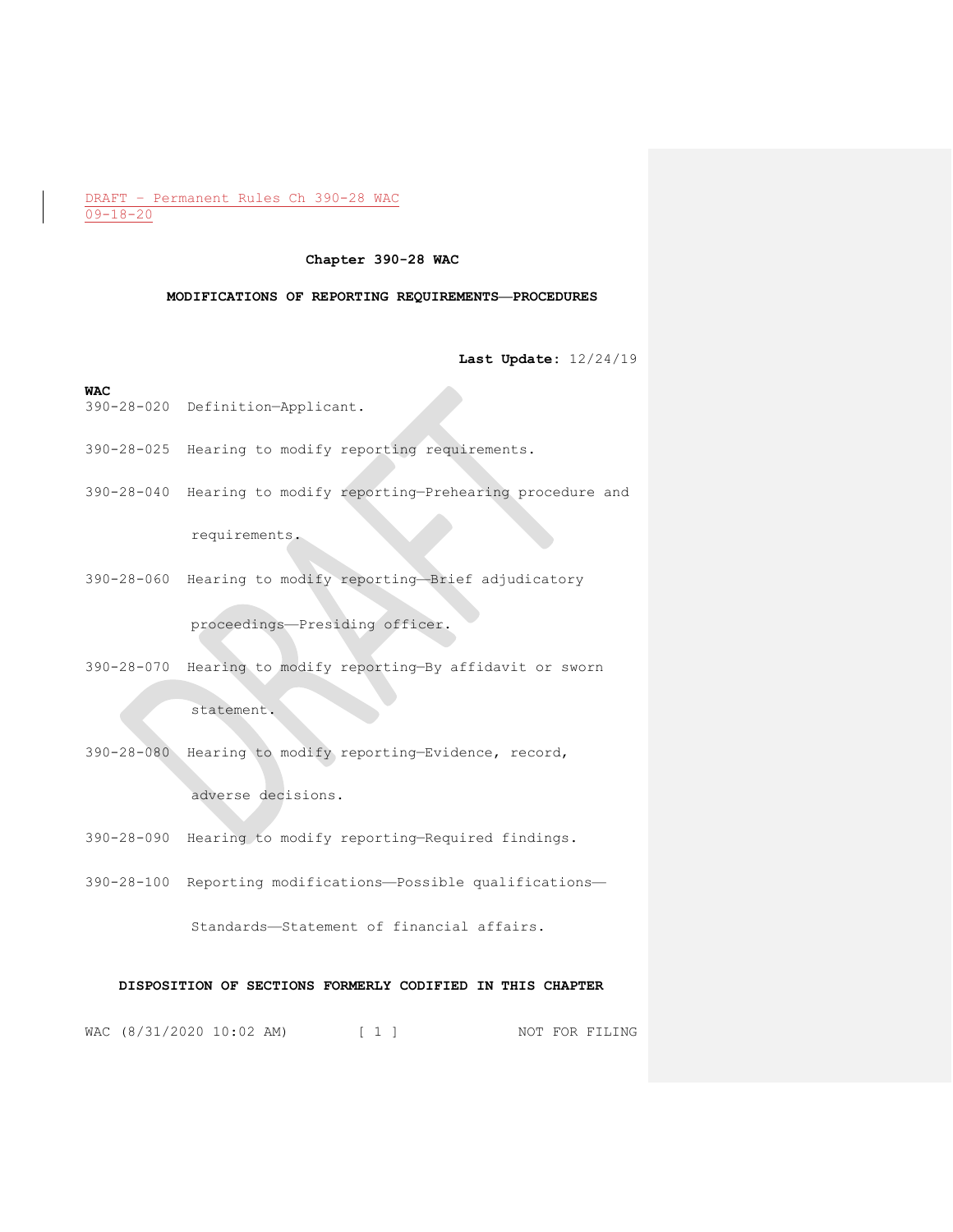- 390-28-010 Statement of policy. [Order 62, § 390-28-010, filed 8/26/75; Order 24, § 390-28-010, filed 2/21/74.] Repealed by WSR 85-22-029 (Order 85-04), filed 10/31/85. Statutory Authority: RCW 42.17.370(1).
- 390-28-021 Definition—Hearing officer. [Order 62, § 390-28-021, filed 8/26/75.] Repealed by WSR 85-22-029 (Order 85- 04), filed 10/31/85. Statutory Authority: RCW  $42.17.370(1)$ .
- 390-28-030 Hearing to modify reporting—Form—Right to by applicants. [Order 62, § 390-28-030, filed 8/26/75; Order 24, § 390-28-030, filed 2/21/74.] Repealed by WSR 85-22-029 (Order 85-04), filed 10/31/85.

Statutory Authority: RCW 42.17.370(1).

WAC (8/31/2020 10:02 AM) [ 2 ] NOT FOR FILING 390-28-050 Hearing to modify reporting—Alternate forms. [Statutory Authority: RCW 42.17.370(1). WSR 85-22- 029 (Order 85-04), § 390-28-050, filed  $10/31/85$ ; Order 62, § 390-28-050, filed 8/26/75; Order 24, § 390-28-050, filed 2/21/74.] Repealed by WSR 91-21-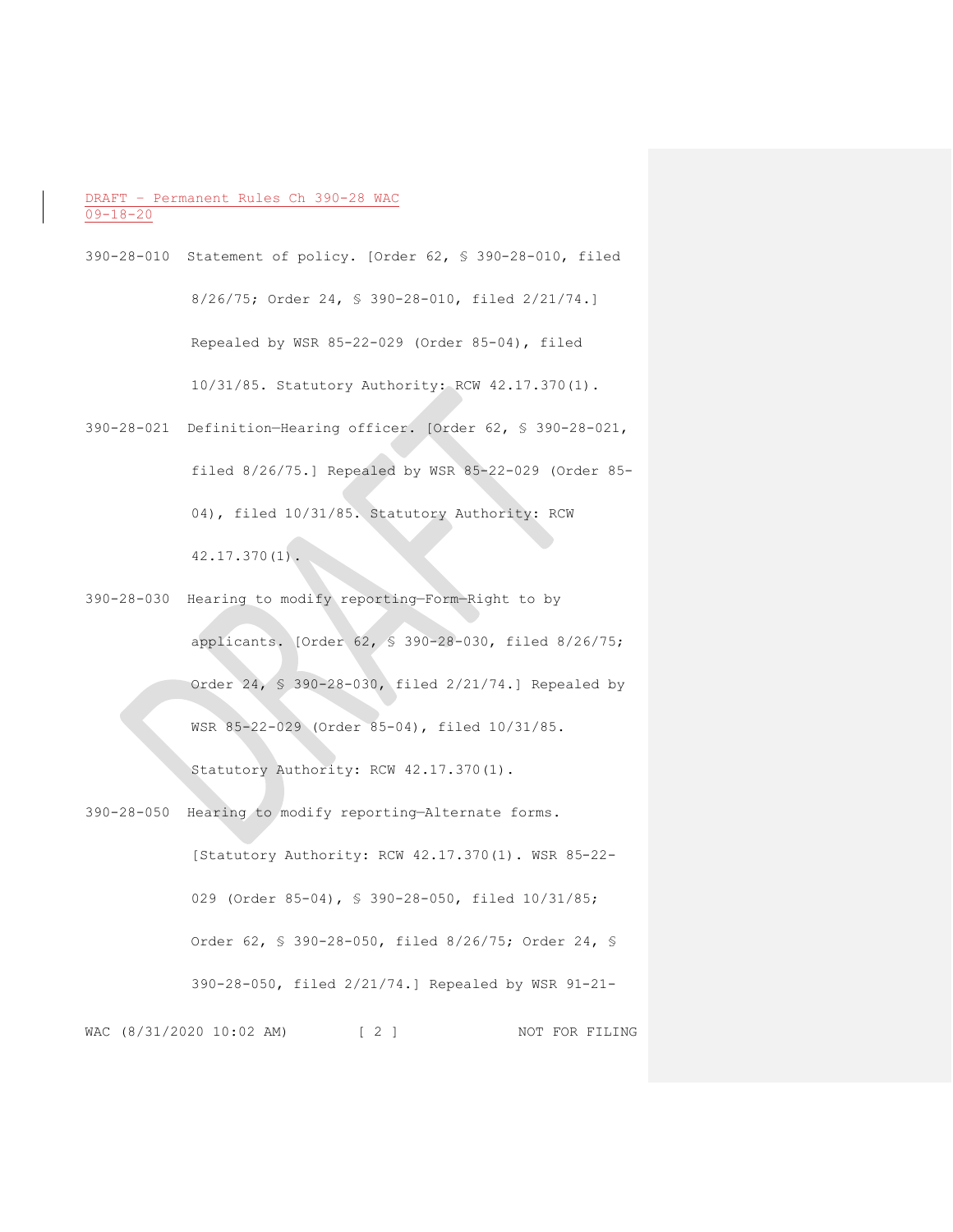030, filed 10/9/91, effective 11/9/91. Statutory

Authority: RCW 42.17.370.

**WAC 390-28-020 Definition—Applicant.** The term applicant for the purposes of chapter 390-28 WAC means any individual required to file a statement of financial affairsperson who seeks a modification of the filing requirements pursuant to RCW 42.17A.120 and these rules.

[Statutory Authority: RCW 42.17A.110(1), 2019 c 428, and 2019 c 261. WSR 20-02-062, § 390-28-020, filed 12/24/19, effective 1/24/20. Statutory Authority: RCW 42.17A.110. WSR 12-03-002, § 390-28-020, filed 1/4/12, effective 2/4/12. Statutory Authority: RCW 42.17.370. WSR 07-14-117, § 390-28-020, filed 7/3/07, effective 8/3/07; WSR 91-22-083, § 390-28-020, filed 11/5/91, effective 12/6/91. Statutory Authority: RCW 42.17.370(1). WSR 85-22-029 (Order 85-04), § 390-28-020, filed 10/31/85; Order 62, § 390-28-020, filed 8/26/75; Order 24, § 390-28-020, filed 2/21/74.]

#### **WAC 390-28-025 Hearing to modify reporting requirements.**

(1) Any individual who considers compliance with any of the reporting requirements of chapter 42.17A RCW to be a manifestly unreasonable hardship in a particular case may apply for a

WAC (8/31/2020 10:02 AM) [ 3 ] NOT FOR FILING

**Commented [SF1]:** Modifications can be sought for any reporting requirement, not just F-1 filers. There are sections in this chapter that specifically relate to F-1 requirements, but those are specified.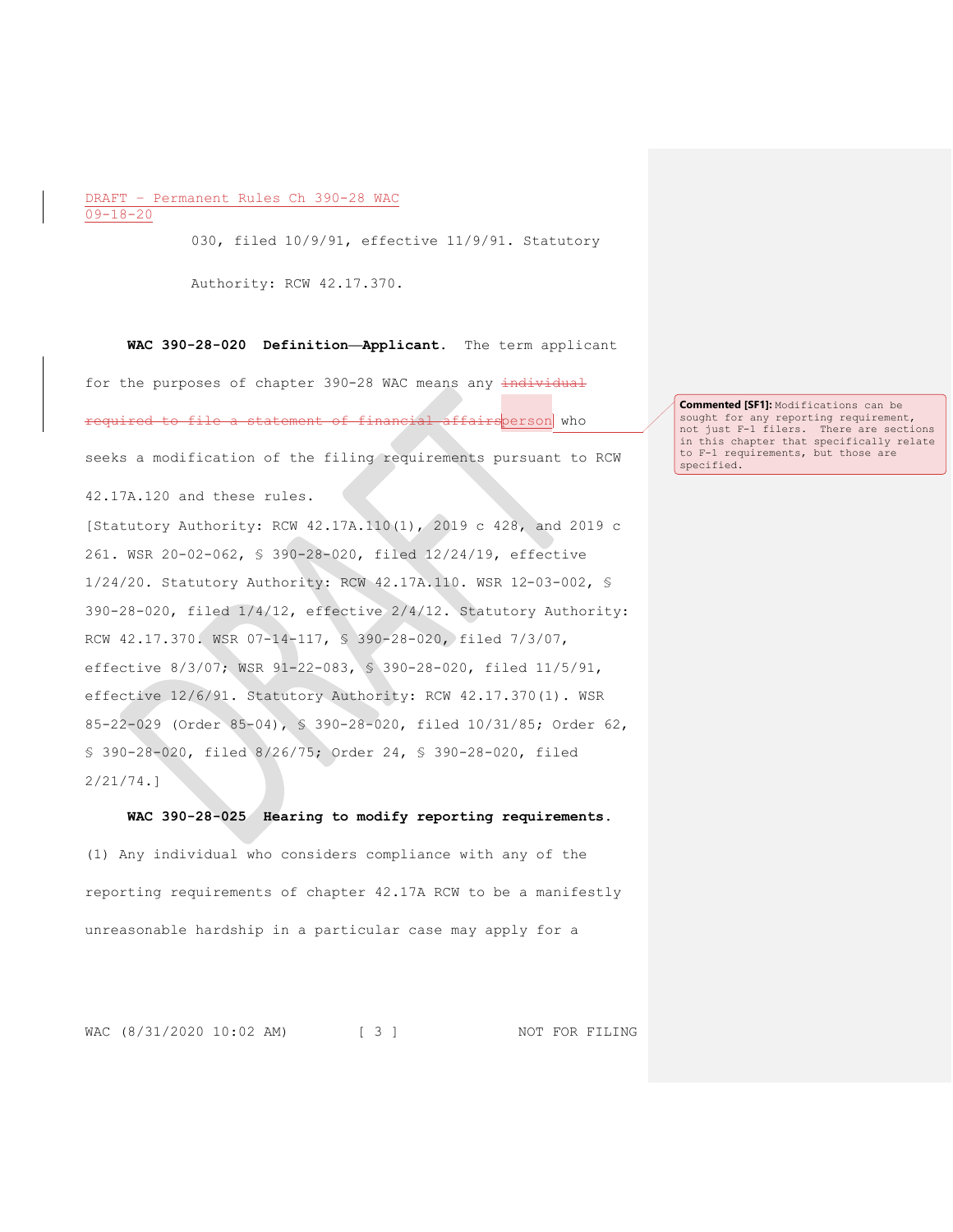modification of such reporting requirements pursuant to RCW 42.17A.120 and further pursuant to these rules.

(2) A hearing to modify the reporting requirements will be conducted pursuant to the Administrative Procedure Act (chapter 34.05 RCW) and its supporting regulations (chapter 10-08 WAC), unless otherwise modified by chapter 390-28 WAC. [Statutory Authority: RCW 42.17A.110(1), 2019 c 428, and 2019 c 261. WSR 20-02-062, § 390-28-025, filed 12/24/19, effective 1/24/20. Statutory Authority: RCW 42.17A.110. WSR 12-03-002, § 390-28-025, filed 1/4/12, effective 2/4/12. Statutory Authority: RCW 42.17.370. WSR 92-05-080, § 390-28-025, filed 2/18/92, effective 3/20/92; WSR 91-22-083, § 390-28-025, filed 11/5/91, effective 12/6/91. Statutory Authority: RCW 42.17.370(1). WSR 85-22-029 (Order 85-04), § 390-28-025, filed 10/31/85; Order 62, § 390-28-025, filed 8/26/75; Order 24, § 390-28-025, filed 2/21/74.]

**WAC 390-28-040 Hearing to modify reporting—Prehearing procedure and requirements.** (1) An applicant must electronically submit with the commission a request for a hearing for suspension or modification of reporting requirements, unless the executive director makes an exception

WAC (8/31/2020 10:02 AM) [ 4 ] NOT FOR FILING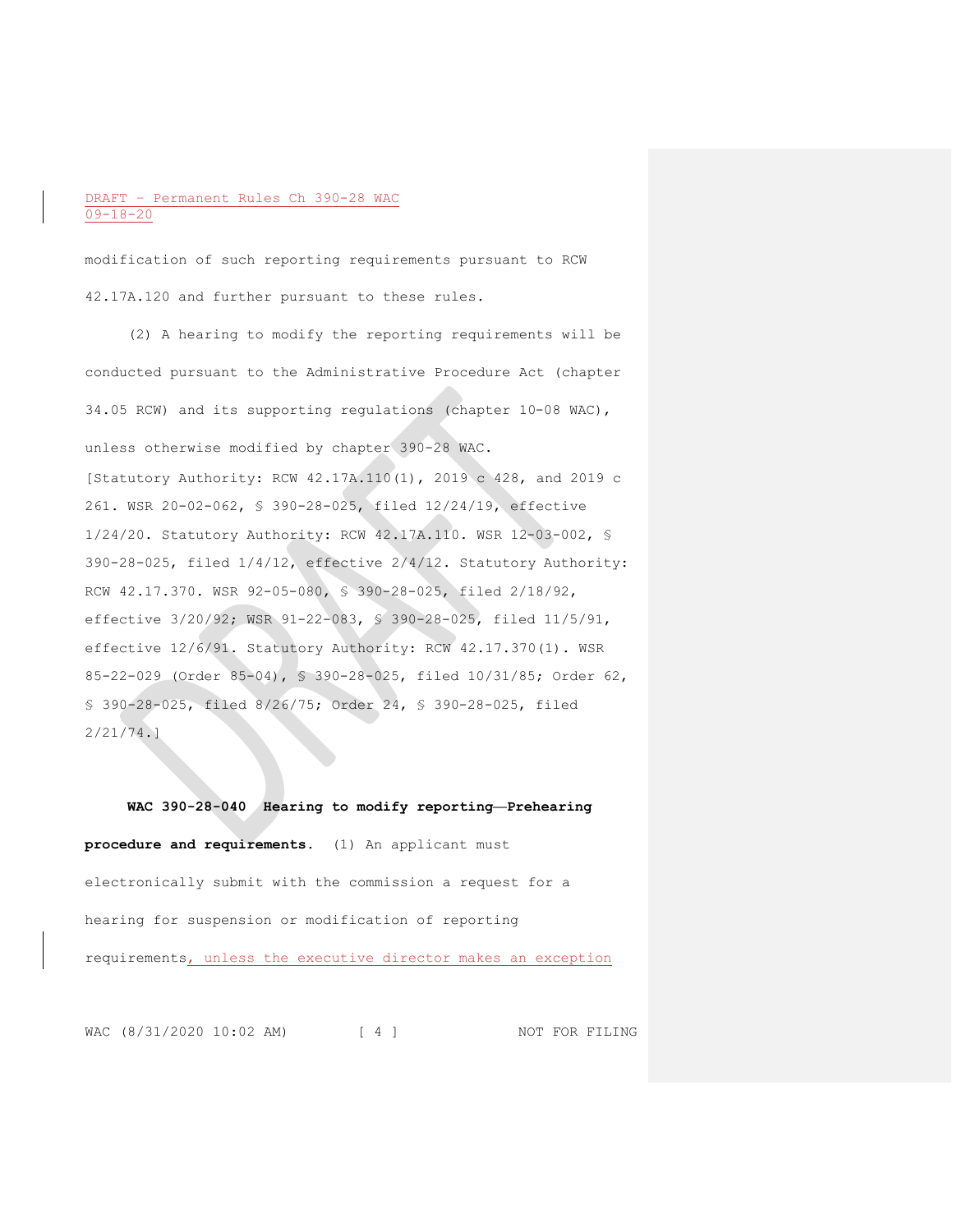for an applicant who lack the technological ability to file reports electronically. An applicant requesting a modification regarding a report filed annually, including but not limited to the statement of financial affairs, The request should be submitted by the tenth day of the month preceding the month in which the application at least 45 days before the report is due so that action on the request can be completed before the filing deadline.

(2) The request must contain (a) the required report completed to the extent possible, (b) a statement of reasons why the reporting of required information would cause a manifestly unreasonable hardship, with as much detail as possible, and (c) any relevant evidence regarding the request. (A general statement, such as "violates right of privacy" will not be deemed as sufficient compliance with this requirement.) The applicant is encouraged to also include a proposed modification to the required reporting which, in the applicant's opinion, will relieve the perceived hardship.

(3) The submission of a request for modification does not suspend the reporting requirement of any portion of chapter

WAC (8/31/2020 10:02 AM) [ 5 ] NOT FOR FILING

**Commented [SF2]:** This clarifies that the deadline for requesting a mod only applies for annual F-1 filers. The does not work for campaign reports, where the reporting deadlines are much shorter.

**Commented [SF3]:** A 45 day deadline is more standard than setting to a calendar date, as the time between that date and the commission meeting varies.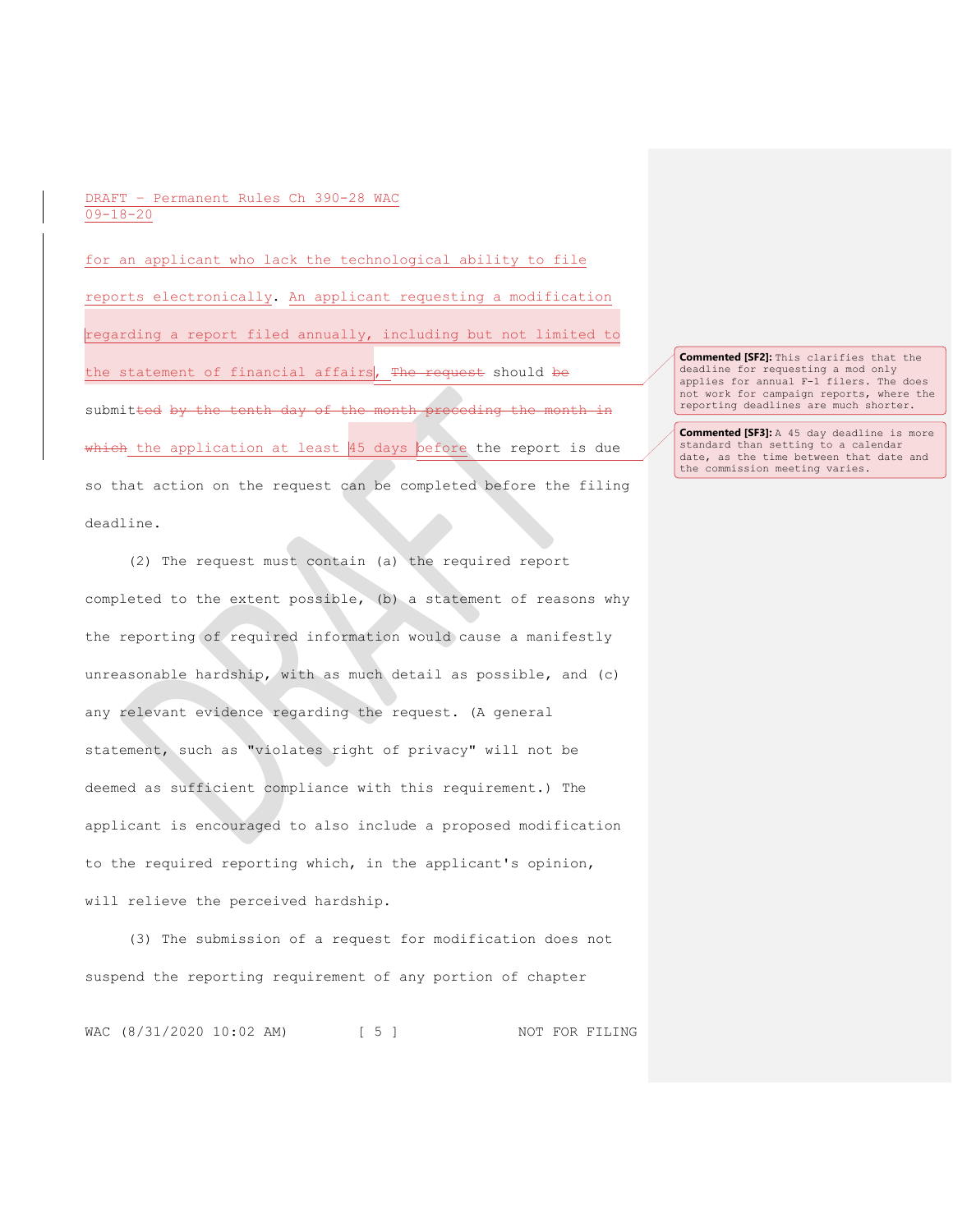42.17A RCW. The reporting obligation remains in effect unless the commission grants the request pursuant to a hearing. [Statutory Authority: RCW 42.17A.110(1), 2019 c 428, and 2019 c 261. WSR 20-02-062, § 390-28-040, filed 12/24/19, effective 1/24/20. Statutory Authority: RCW 42.17A.110. WSR 12-03-002, § 390-28-040, filed 1/4/12, effective 2/4/12. Statutory Authority: RCW 42.17.370. WSR 91-22-083, § 390-28-040, filed 11/5/91, effective 12/6/91. Statutory Authority: RCW 42.17.370(1). WSR 85-24-020 (Order 85-05), § 390-28-040, filed 11/26/85; WSR 80- 03-089 (Order 80-03), § 390-28-040, filed 3/4/80; Order 62, § 390-28-040, filed 8/26/75; Order 24, § 390-28-040, filed 2/21/74.]

**WAC 390-28-060 Hearing to modify reporting—Brief adjudicatory proceedings—Presiding officer.** Reporting modification requests may be heard in a brief adjudicatory proceeding, as provided under the Administrative Procedure Act, RCW 34.05.482 through 34.05.494, and WAC 390-37-140 through 390- 37-144. The commission may preside over the proceedings. Alternatively, one of the following persons may act as the presiding officer: The commission chair; another commissioner appointed by the chair; or, at the request of the commission

WAC (8/31/2020 10:02 AM) [ 6 ] NOT FOR FILING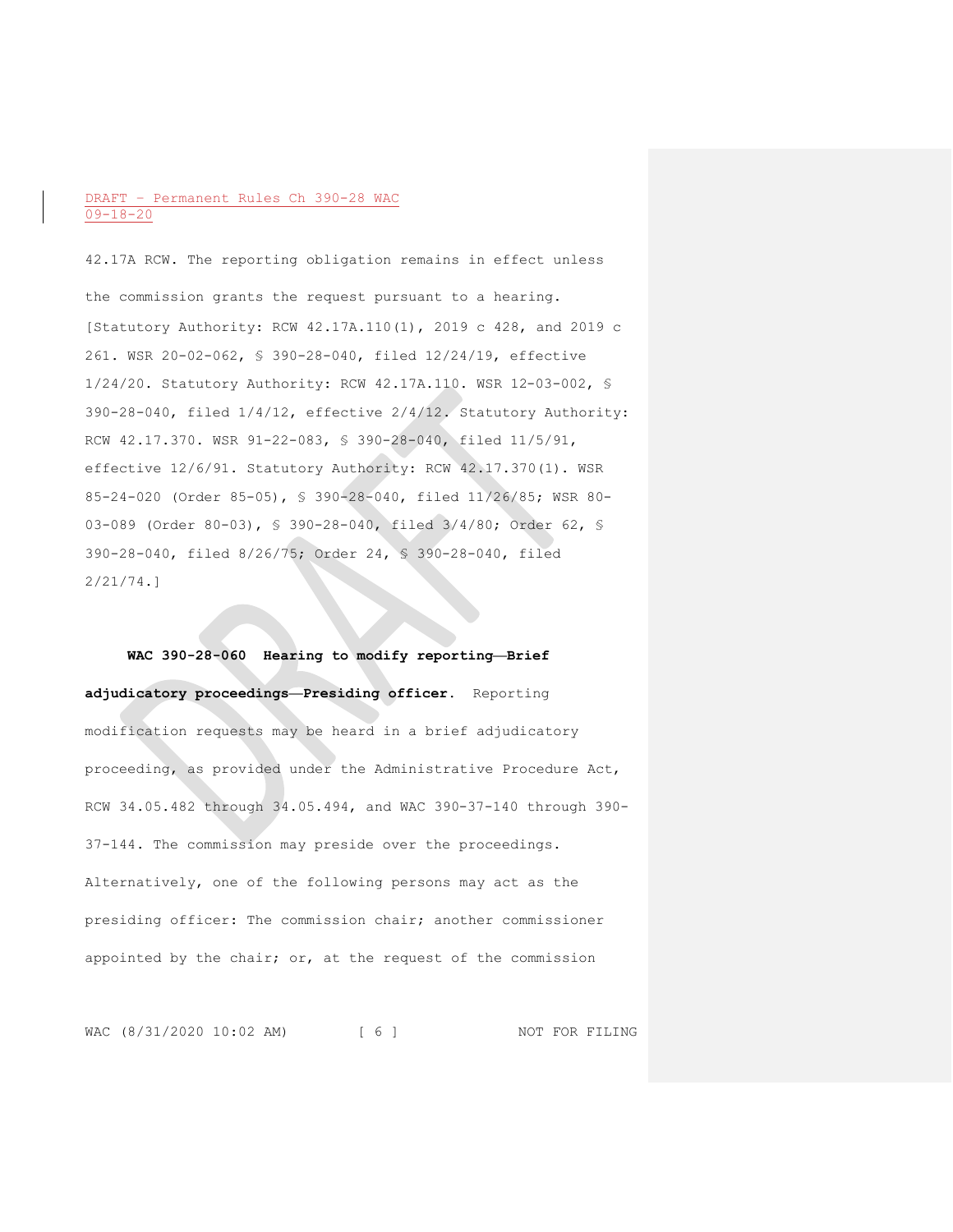chair, an administrative law judge through the office of administrative hearings.

[Statutory Authority: RCW 42.17A.110(1), 2019 c 428, and 2019 c 261. WSR 20-02-062, § 390-28-060, filed 12/24/19, effective 1/24/20. Statutory Authority: RCW 42.17A.110. WSR 17-03-028, § 390-28-060, filed 1/6/17, effective 2/6/17; WSR 12-03-002, § 390-28-060, filed 1/4/12, effective 2/4/12. Statutory Authority: RCW 42.17.370. WSR 91-22-083, § 390-28-060, filed 11/5/91, effective 12/6/91. Statutory Authority: RCW 42.17.370(1). WSR 85-22-029 (Order 85-04), § 390-28-060, filed 10/31/85; Order 67, § 390-28-060, filed 1/16/76; Order 62, § 390-28-060, filed 8/26/75; Order 24, § 390-28-060, filed 2/21/74.]

**WAC 390-28-070 Hearing to modify reporting—By affidavit or sworn statement.** (1) An applicant may choose to waive a personal appearance at a hearing conducted pursuant to chapter 390-28 WAC. In the event that an applicant chooses to waive such appearance, the applicant must submit a written, sworn statement setting out in detail the rationale for requesting modification or suspension.

(2) The commission or presiding officer will decide the application in the same manner as if an appearance were made.

WAC (8/31/2020 10:02 AM) [ 7 ] NOT FOR FILING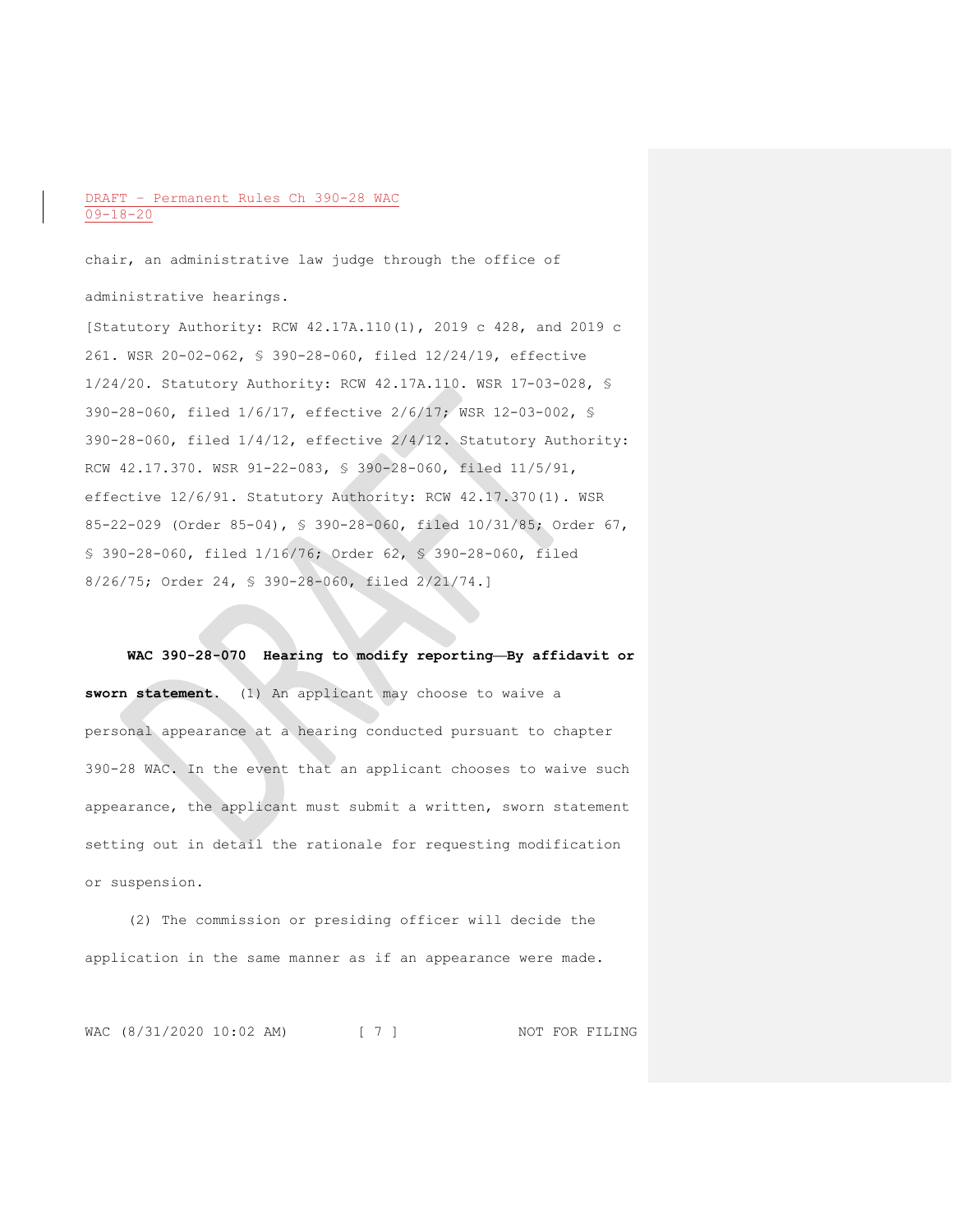However, in the event the commission, or presiding officer is not able to reach a conclusion on the request because of an insufficiency of the evidence, the hearing may be adjourned for the purposes of gathering further evidence, or the application may be denied.

[Statutory Authority: RCW 42.17A.110(1), 2019 c 428, and 2019 c 261. WSR 20-02-062, § 390-28-070, filed 12/24/19, effective 1/24/20. Statutory Authority: RCW 42.17.370. WSR 07-14-117, § 390-28-070, filed 7/3/07, effective 8/3/07. Statutory Authority: RCW 42.17.370(1). WSR 85-22-029 (Order 85-04), § 390-28-070, filed 10/31/85; Order 64, § 390-28-070, filed 11/25/75; Order 62, § 390-28-070, filed 8/26/75; Order 24, § 390-28-070, filed 2/21/74. Formerly WAC 390-28-080.]

#### **WAC 390-28-080 Hearing to modify reporting—Evidence,**

**record, adverse decisions.** (1) All evidence presented at hearings held pursuant to chapter 390-28 WAC and RCW 42.17A.120 are considered to be a public record. However, if a modification of reporting requirements is requested by a filer because of a concern for personal safety that is caused by the potential disclosure of information required to be reported, upon request by the filer, the information submitted for that modification

WAC (8/31/2020 10:02 AM) [ 8 ] NOT FOR FILING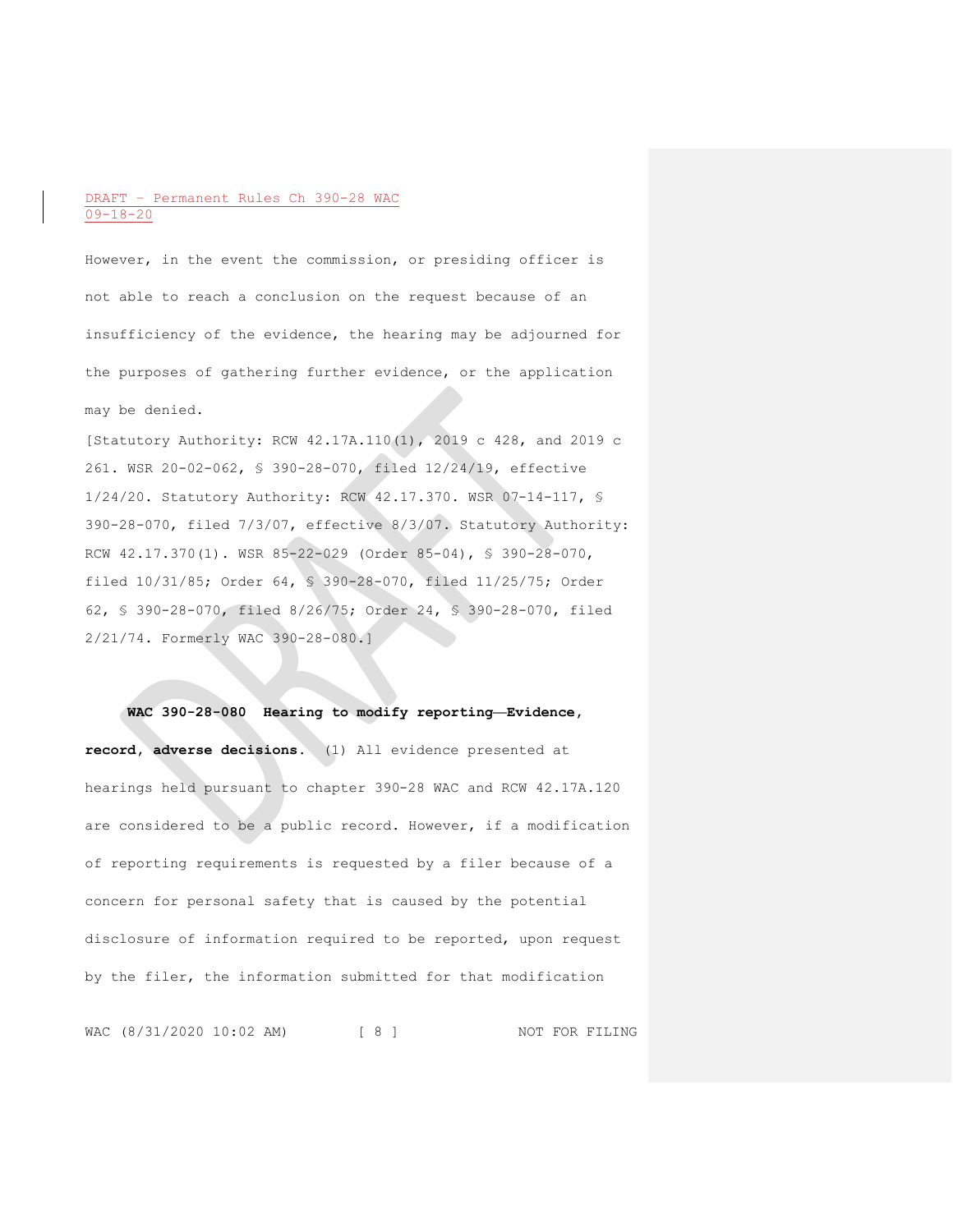request regarding that safety concern will not be made public prior to, or at the hearing on the request for modification. In accordance with RCW 42.17A.120, any information provided or prepared by the applicant for the modification hearing will remain exempt from public disclosure under chapters 42.17A and 42.56 RCW to the extent it is determined at the hearing that disclosure of such information would reasonably present a personal safety risk to the applicant or a member of their family. If no written order is entered based on findings pursuant to this section, then the exempted information will become available for public disclosure.

(2) Except as otherwise provided in subsection (1) of this section, there is a presumption that all hearings and evidence presented in hearing records are open to the public. Requests for closure of hearings or portions of hearings or hearing records generally will be denied. However, pursuant to RCW 34.05.449(5) and 42.17A.120, the commission or presiding officer may close the hearing or a portion of the hearing or hearing record for a limited purpose to protect compelling interests and

WAC (8/31/2020 10:02 AM) [ 9 ] NOT FOR FILING

**Commented [SF4]:** This clarifies that the cover page and other material prepared by staff is not exempt.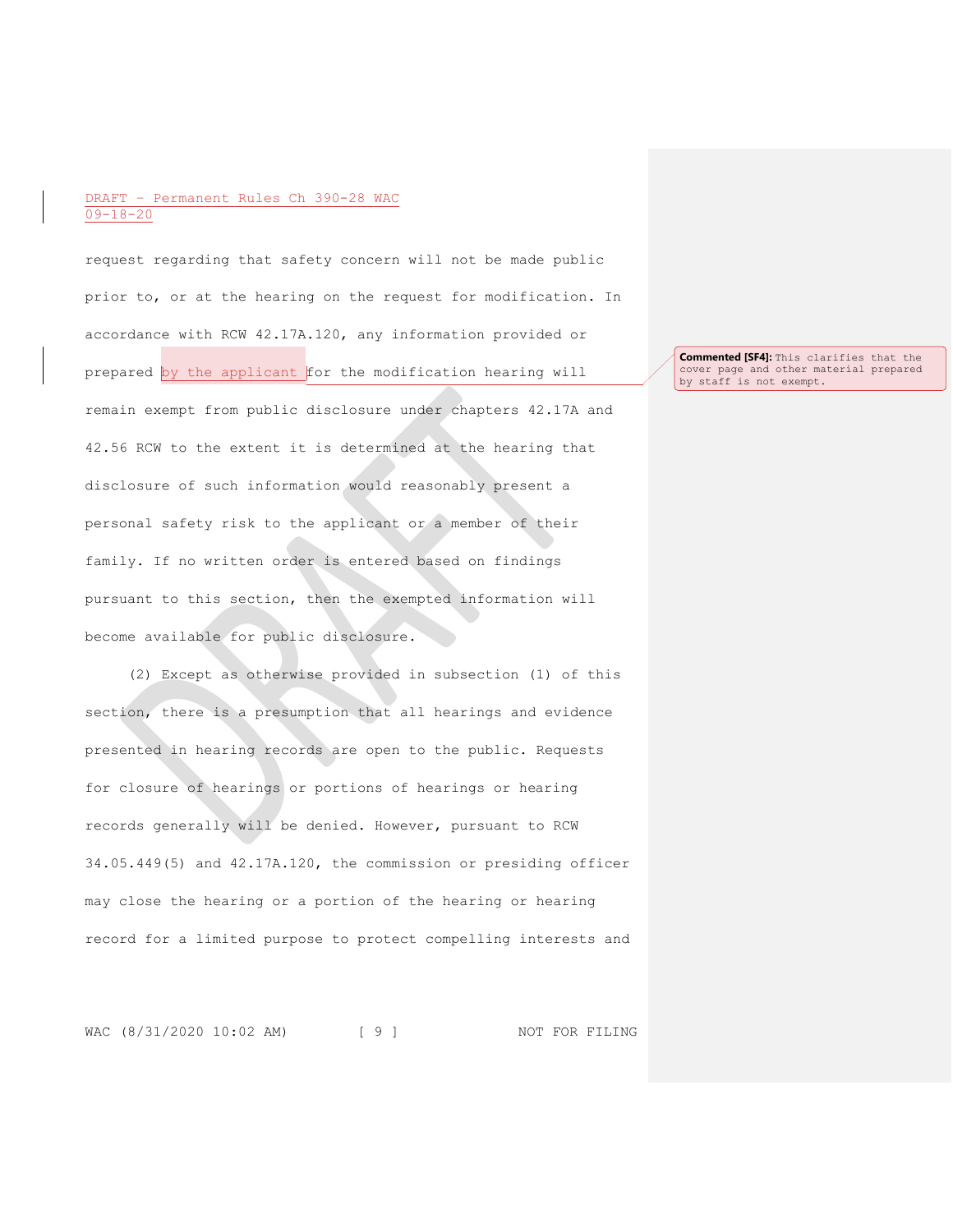where closure is specifically justified if it finds that it is necessary to allow the applicant to:

(a) Provide sufficient evidence to assure that proper findings are made regarding the name of an entity the disclosure of which would likely adversely affect the competitive position of the applicant as provided in RCW 42.17A.120; or

(b) Provide other information or relevant legal authorities for which it finds a compelling interest has otherwise been shown by the applicant to close the hearing.

(3)(a) Before concluding that closure of a hearing or portion of a hearing or hearing record is warranted, the commission or presiding officer must find by clear and convincing evidence that:

(i) The applicant has satisfied a basis for seeking closure under subsection (2)(a) or (b) of this section;

(ii) An open hearing or record to report the information would present a manifestly unreasonable hardship, or personal safety risk, to the applicant;

(iii) Anyone present when the closure request is made has been given an opportunity to object to the closure;

WAC (8/31/2020 10:02 AM) [ 10 ] NOT FOR FILING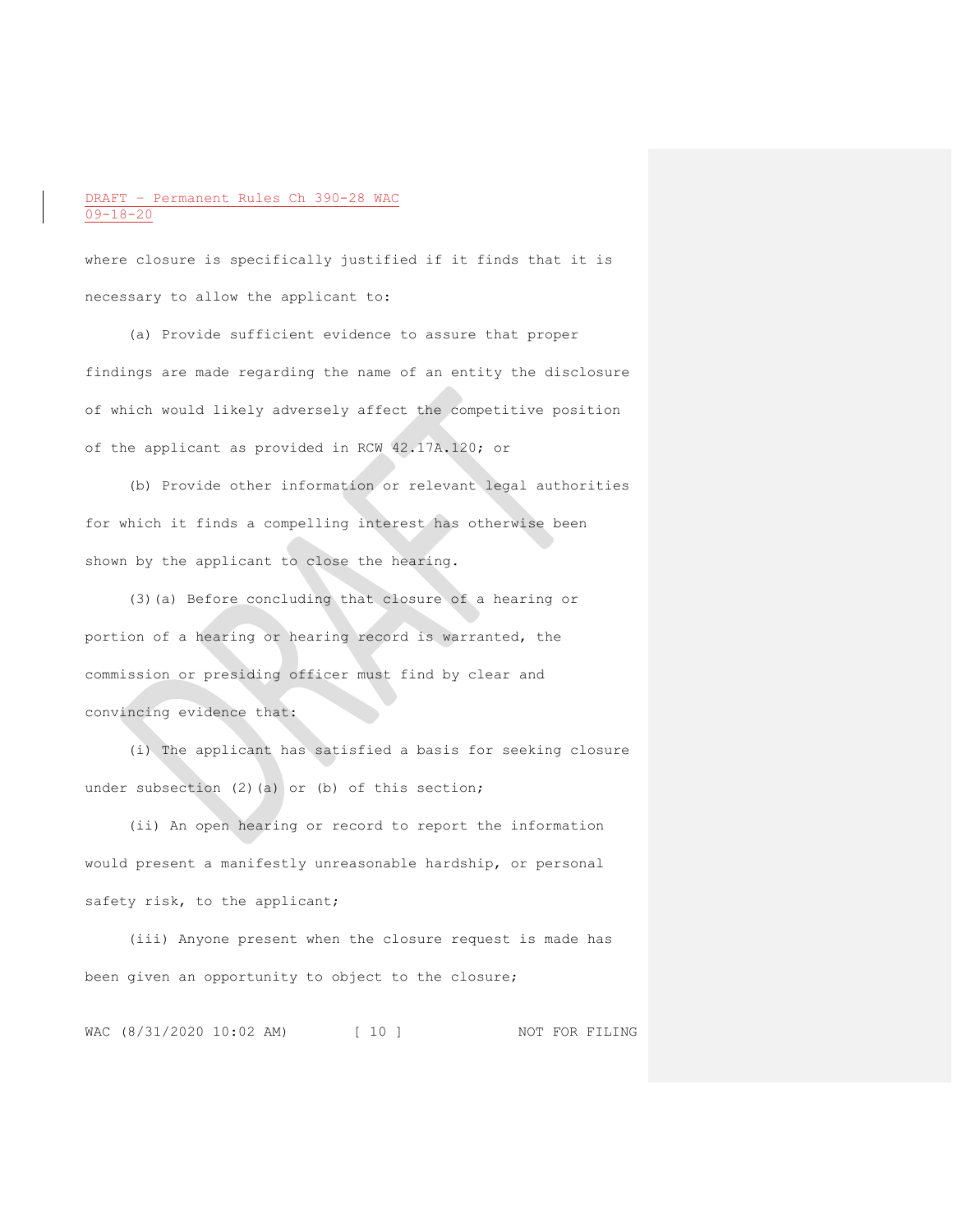(iv) The proposed method for closing the hearing or hearing record is the least restrictive means available for protecting the threatened interests, after considering alternatives;

(v) The commission or presiding officer has had the opportunity to weigh the competing interests of the applicant seeking closure and the public's interests;

(vi) Closing the hearing or portion of the hearing or hearing record will not frustrate the purposes of chapter 42.17A RCW; and

(vii) The proposed protective order is not broader in its application or duration than necessary to serve its purpose.

(b) All evidence presented at any portion of a closed session identifying the matters for which the applicant requests modification under these rules will be considered confidential by the commission or presiding officer pursuant to a protective order which will be entered by the commission or presiding officer unless otherwise ordered by a court of competent jurisdiction. In the event that an administrative law judge, acting as the presiding officer, determines that testimony in

WAC (8/31/2020 10:02 AM) [ 11 ] NOT FOR FILING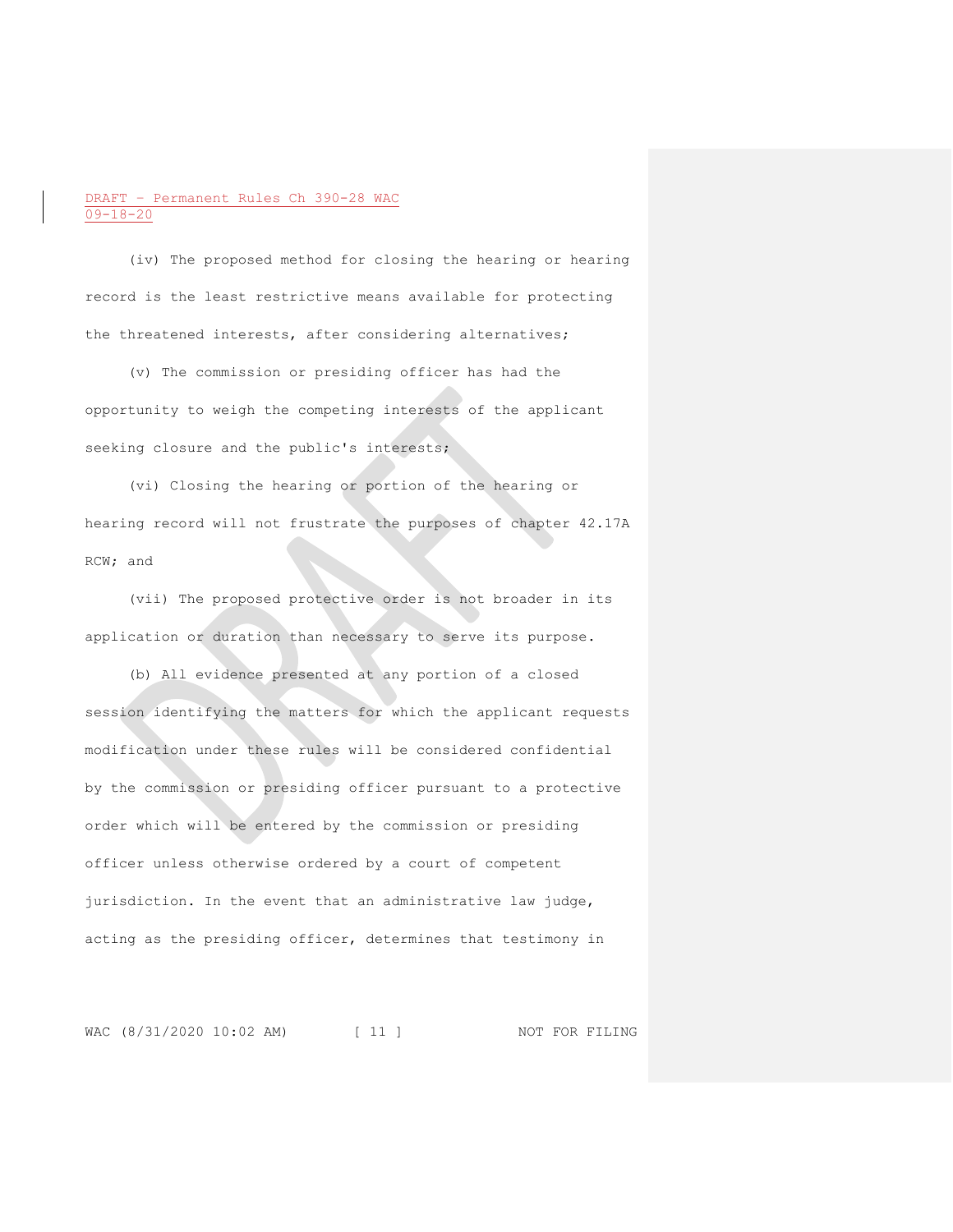private may be necessary, the judge will immediately adjourn the hearing and refer the matter to the commission.

(4) Any decision or order rendered by the commission or presiding officer must be in writing or stated in the record, however any dispositive order accompanied by findings of fact and conclusions of law must be in writing. The full commission may review any order rendered by a presiding officer, pursuant to WAC 390-37-144.

[Statutory Authority: RCW 42.17A.110(1), 2019 c 428, and 2019 c 261. WSR 20-02-062, § 390-28-080, filed 12/24/19, effective 1/24/20. Statutory Authority: RCW 42.17A.110. WSR 12-03-002, § 390-28-080, filed 1/4/12, effective 2/4/12. Statutory Authority: RCW 42.17.370. WSR 07-14-117, § 390-28-080, filed 7/3/07, effective 8/3/07; WSR 91-22-083, § 390-28-080, filed 11/5/91, effective 12/6/91. Statutory Authority: RCW 42.17.370(1). WSR 85-22-029 (Order 85-04), § 390-28-080, filed 10/31/85; Order 62, § 390-28-080, filed 8/26/75; Order 24, § 390-28-080, filed 2/21/74. Formerly WAC 390-28-070.]

#### **WAC 390-28-090 Hearing to modify reporting—Required**

findings. (1) The commission or presiding officer, after a hearing, as provided in these rules, may suspend the applicable

WAC (8/31/2020 10:02 AM) [ 12 ] NOT FOR FILING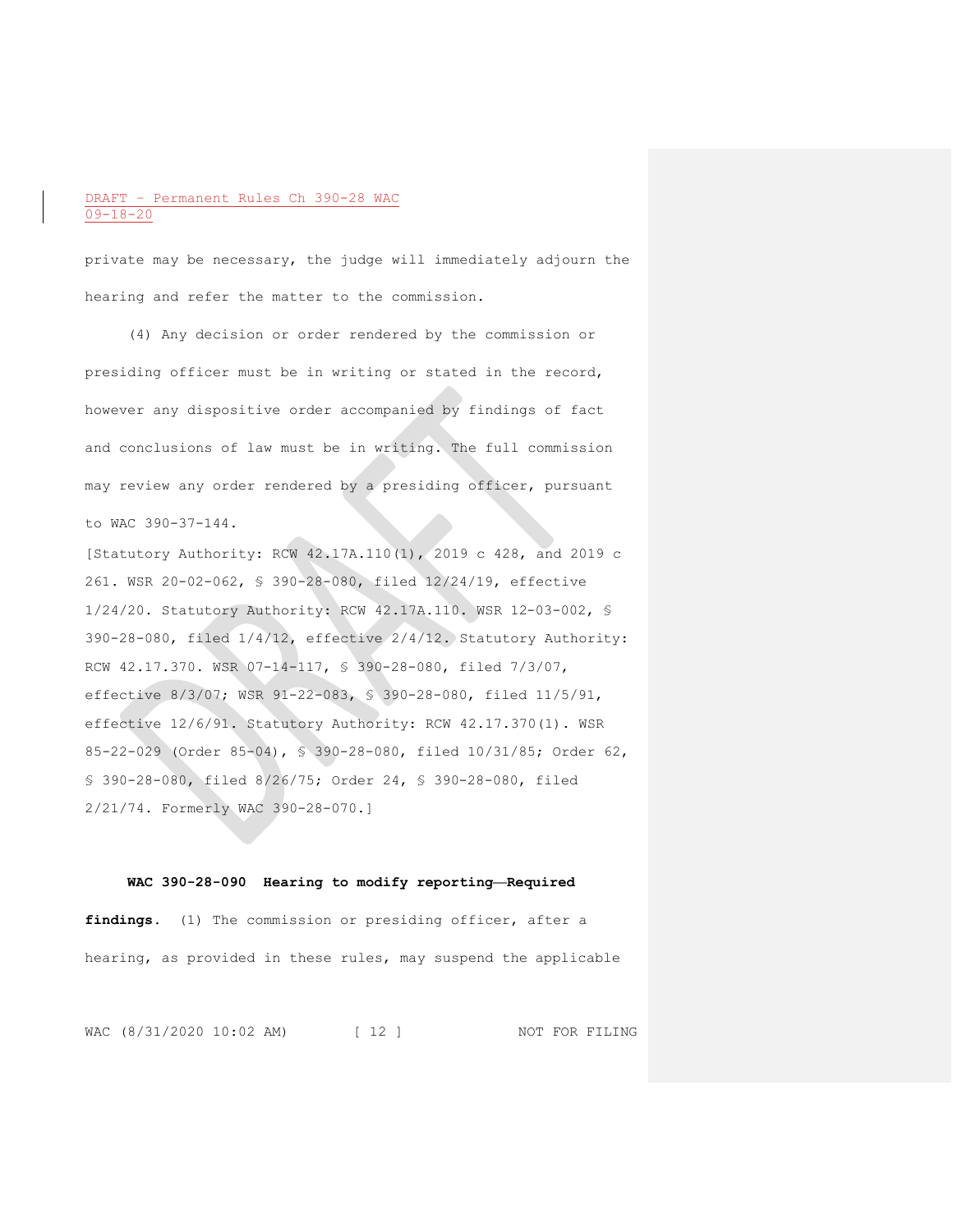reporting requirement of chapter 42.17A RCW if the commission or presiding officer finds that the literal application of such requirement works a manifestly unreasonable hardship in the case under consideration and if it also finds that such suspension or modification will not frustrate the purposes of the act. The commission or presiding officer must suspend or modify such reporting requirement or requirements only to the extent necessary to substantially relieve such hardship, and only upon clear and convincing proof to support such claim.

(2) The commission or presiding officer may approve a modification for the length of an elected official's term of office, or up to three years for an executive state officer. If the commission has approved a modification for more than one year, and there is a material change in the applicant's circumstances or relevant information after the initial year, then the applicant must request a modification at least one month prior to the next filing deadline (rather than at the conclusion of the approval period).

(3) The commission or presiding officer may apply a modification retroactively to previously filed reports. In such

WAC (8/31/2020 10:02 AM) [ 13 ] NOT FOR FILING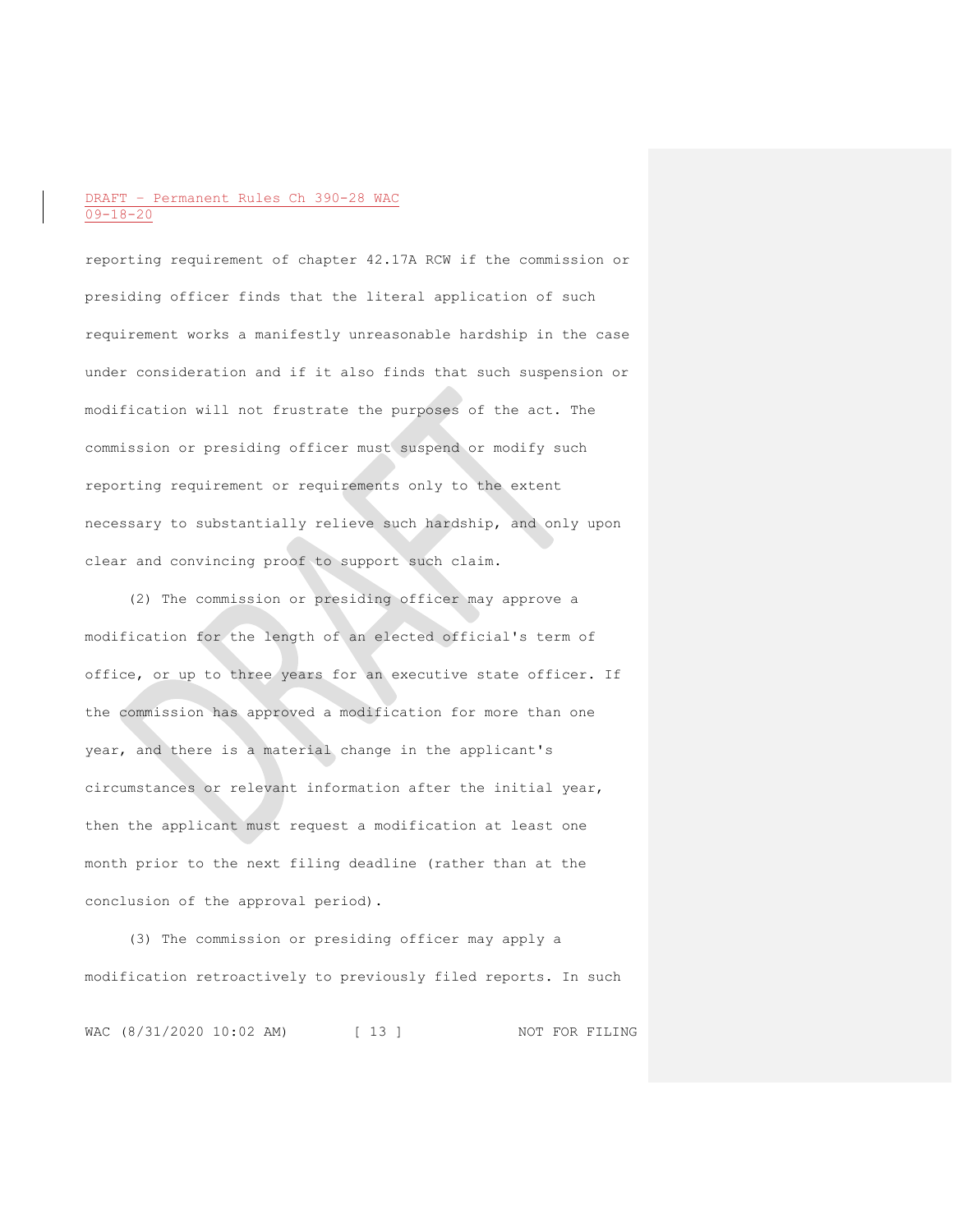cases, the previously reported information of the kind that is no longer being reported is confidential and exempt from public disclosure under this chapter and chapter 42.56 RCW. [Statutory Authority: RCW 42.17A.110(1), 2019 c 428, and 2019 c 261. WSR 20-02-062, § 390-28-090, filed 12/24/19, effective 1/24/20. Statutory Authority: RCW 42.17A.110. WSR 12-03-002, § 390-28-090, filed 1/4/12, effective 2/4/12. Statutory Authority: RCW 42.17.370(1). WSR 85-22-029 (Order 85-04), § 390-28-090, filed 10/31/85; Order 62, § 390-28-090, filed 8/26/75; Order 24, § 390-28-090, filed 2/21/74.]

# **WAC 390-28-100 Reporting modifications—Possible qualifications—Standards—Statement of financial affairs.** (1) Under RCW 42.17A.120, the commission or presiding officer may modify reporting requirements, including the statement of financial affairs, if literal application of the requirement would work a manifestly unreasonable hardship and the suspension or modification would not frustrate the purpose of the law. One or more of the following may be considered by the commission or presiding officer as possible qualifications for a reporting modification with respect to the statement of financial affairs, when such standard is met:

WAC (8/31/2020 10:02 AM) [ 14 ] NOT FOR FILING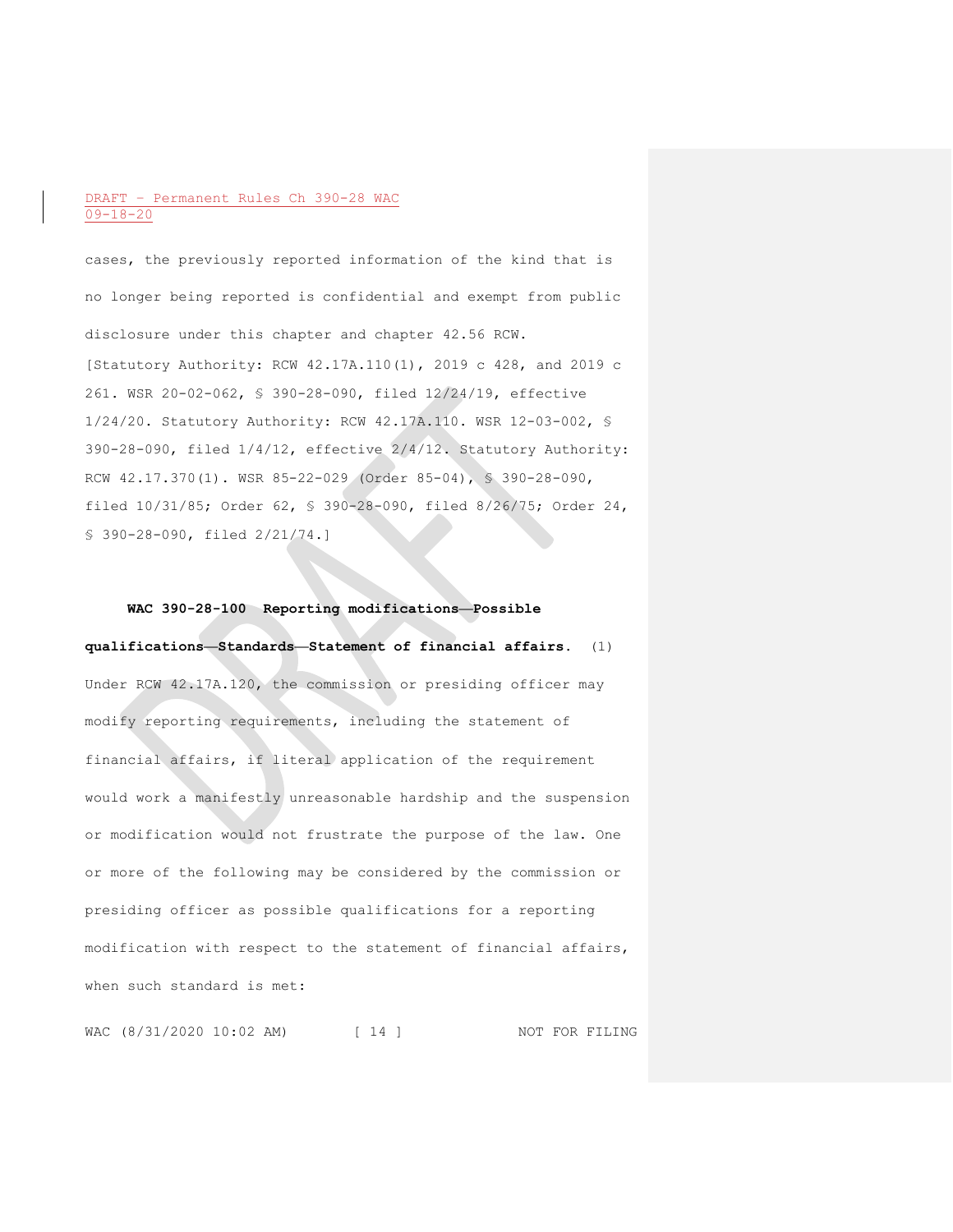(a) **Banks, savings accounts, insurance policies - Financial**  interests. An applicant may be exempted from reporting any financial interest, otherwise required to be reported by RCW 42.17A.710 (1)(b) if:

(i) The financial institution or other entity in which the applicant held an interest does not engage in business in the state of Washington, or is not regulated in whole or in part by the office sought or held by the applicant;

(ii) Such reporting would present a manifestly unreasonable hardship to the applicant; and

(iii) The interest would present no actual or potential conflict with the proper performance of the duties of the office sought or held.

(b) **Income and ownership interests.** An applicant may be exempted from reporting the information otherwise required by RCW 42.17A.710 (1)(f) and (g), if:

(i) Public disclosure would violate any legally recognized confidential relationship that serves a legitimate business interest, and otherwise was not formed to prevent required

**Commented [SF5]:** The purpose of these changes are: (1) to ensure that confidential agreements are not simply "rubberstamped" and draws consideration to the underlying purpose of the agreement; and (2) recognizes that confidential relationship (though legal) are not absolute and can be ordered disclosed.

This last point addresses an issue raised in the past about a lawyer's duty to protect the identity of a client under the WSBA professional rules, as a limit on the PDC reporting requirement. The conclusion here is a lawyer may assert the professional responsibility, but a court may order the disclosure. It's an open legal question, but I think it's important to stake the claim here that professional rules do not trump state law.

WAC (8/31/2020 10:02 AM) [ 15 ] NOT FOR FILING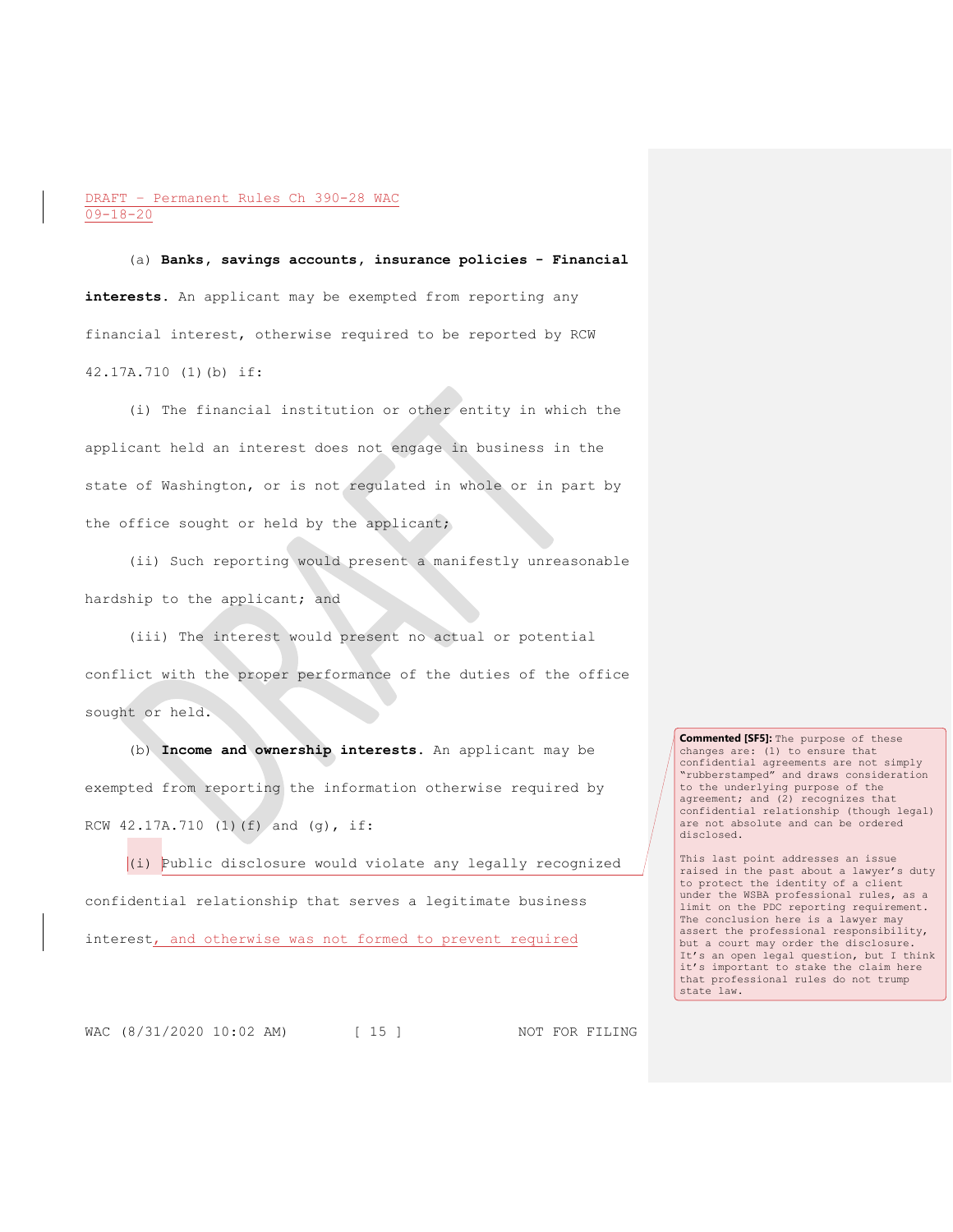disclosure, although such relationship may be subject to administrative subpoena or court order to require disclosure;

(ii) The information does not relate to a business entity which would be subject to the regulatory authority of the office sought or held by the applicant in whole or in part;

(iii) Such reporting would present a manifestly unreasonable hardship to the applicant including but not limited to adversely affecting the competitive position of an entity in which the applicant had an interest of ten percent or more as described in RCW 42.17A.120; and

(iv) The interest in question would present no actual or potential conflict with the performance of the duties of the office sought or held.

(c) **Immediate family members' interests.** An applicant may be exempted from reporting the information otherwise required by RCW 42.17A.710 for members of the applicant's immediate family, if:

(i) Such information relates to a financial interest held by such member under a bona fide separate property agreement, or other bona fide separate status; and, such financial interest is

WAC (8/31/2020 10:02 AM) [ 16 ] NOT FOR FILING

**Commented [SF6]:** A question here: Do we want the exemption standard to require all four elements are met, or can a filer simply assert sub (iii) and (iv) without making a showing of (i) and (ii)?

**Commented [SF7R6]:** An alternative would be subordinate sub (i) into sub (iii) so that not every request has to include a confidential relationship: (Cut-out sub (i)… "(iii) Such reporting would present a manifestly unreasonable hardship to the applicant including but not limited to: (A) violating a confidential relationship that serves a legitimate business interest, and otherwise was not formed to prevent required disclosure, although such relationship may be subject to administrative subpoena or court order to require disclosure; or (B) adversely affecting the competitive position of an entity in which the applicant had an interest of ten percent or more as described in RCW 42.17A.120;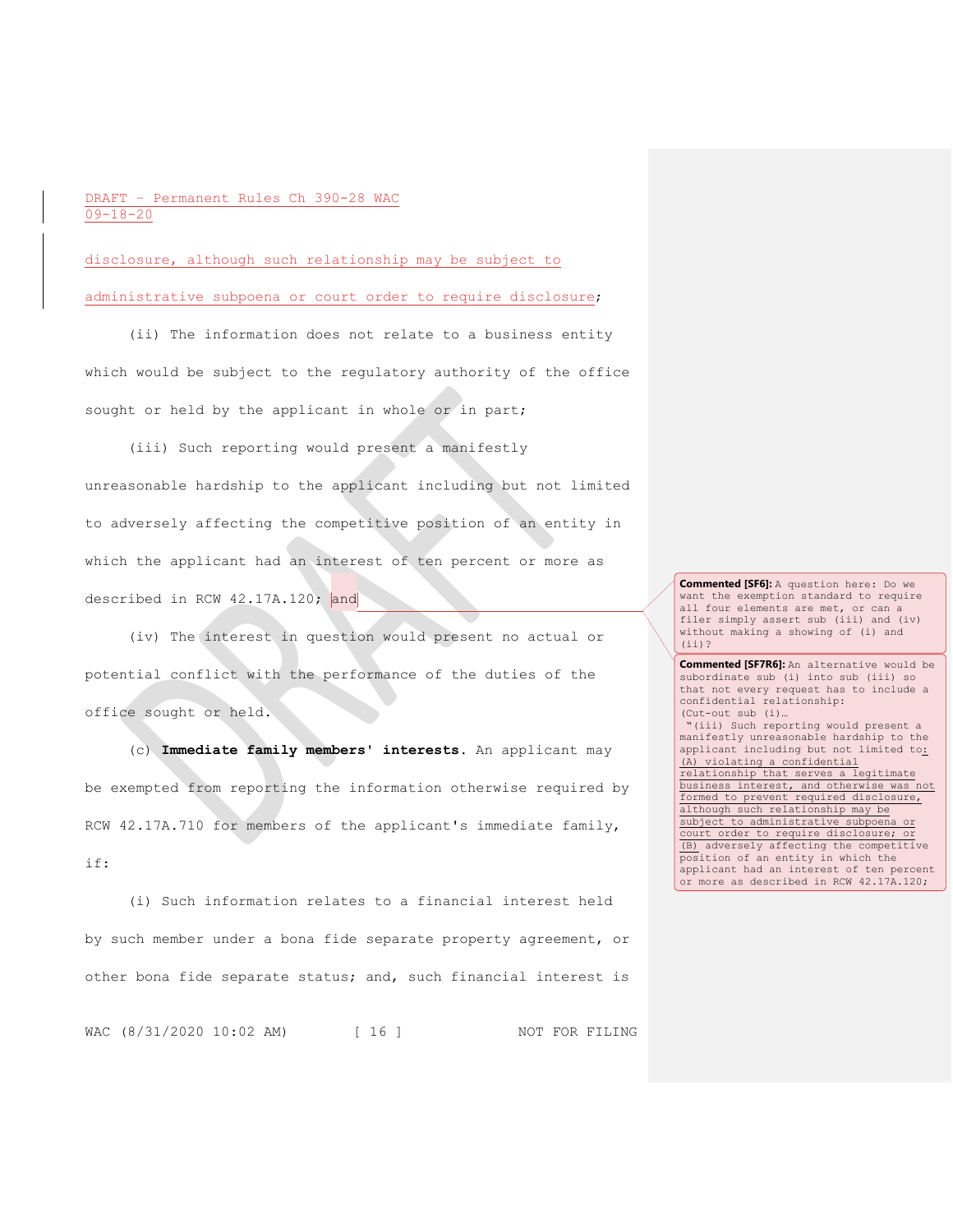not a present or prospective source of income to the applicant or to any other person who is dependent upon the applicant for support in whole or in part; or

(ii) Reporting the name of an entity in which the immediate family holds an interest of ten percent or more would be likely to adversely affect the competitive position of the entity, under RCW 42.17A.120.

(d) **Personal residence - Real property.** Regarding reporting the information otherwise required by RCW 42.17A.710 (1)(h) through (k):

(i) Under WAC 390-24-200, the filer must list the street address of each parcel, the assessor's parcel number, the abbreviated legal description appearing on property tax statements, or the complete legal description. Each property description must be followed by the name of the county in which property is located.

 $\overline{4i}$ ) No modification will be necessary if the filer describes the real property using one of the alternatives in WAC 390-24-200, plus the name of the county. Judges, prosecutors, or sheriffs may describe a personal residence in the alternative

WAC (8/31/2020 10:02 AM) [ 17 ] NOT FOR FILING

**Commented [SF8]:** This standard is already cited in sub(ii) and does not need to be repeated in sub (i). However, the language does emphasize the reporting alternatives.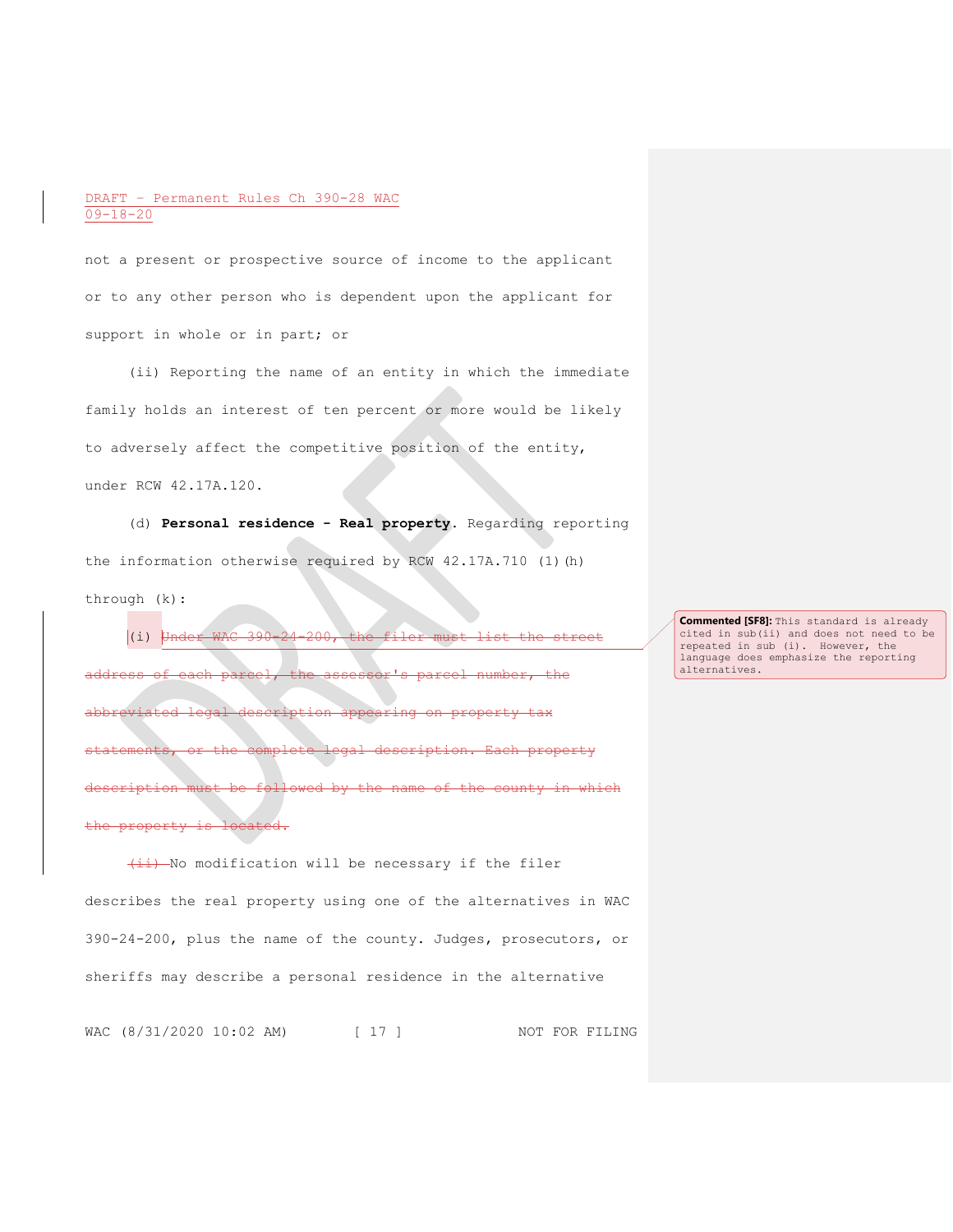manner provided under RCW 42.17A.710(2), and WAC 390-24-200 without a modification.

 $(iii)$  A modification will be required if the filer seeks some other means to describe reportable real property including the personal residence of the filer. The commission may consider and grant such a modification to amend the description of a residential address to the extent necessary to protect the applicant or an immediate family member who has received a threat, has obtained a no--contact order, or has presented a similar personal safety concern.

(e) **Other.** An applicant may be exempted from reporting information otherwise required under RCW 42.17A.710 which would constitute a manifestly unreasonable hardship in a particular case, when the circumstances presented would not indicate any actual or potential conflict with the proper performance of the duties of the office sought or held. Examples of other common requests will be considered as follows:

(i) **Lawyers and law firms (when applicant is an incumbent or candidate and acts alone or as part of a governing body, board, or commission).** An applicant may be allowed to satisfy

WAC (8/31/2020 10:02 AM) [ 18 ] NOT FOR FILING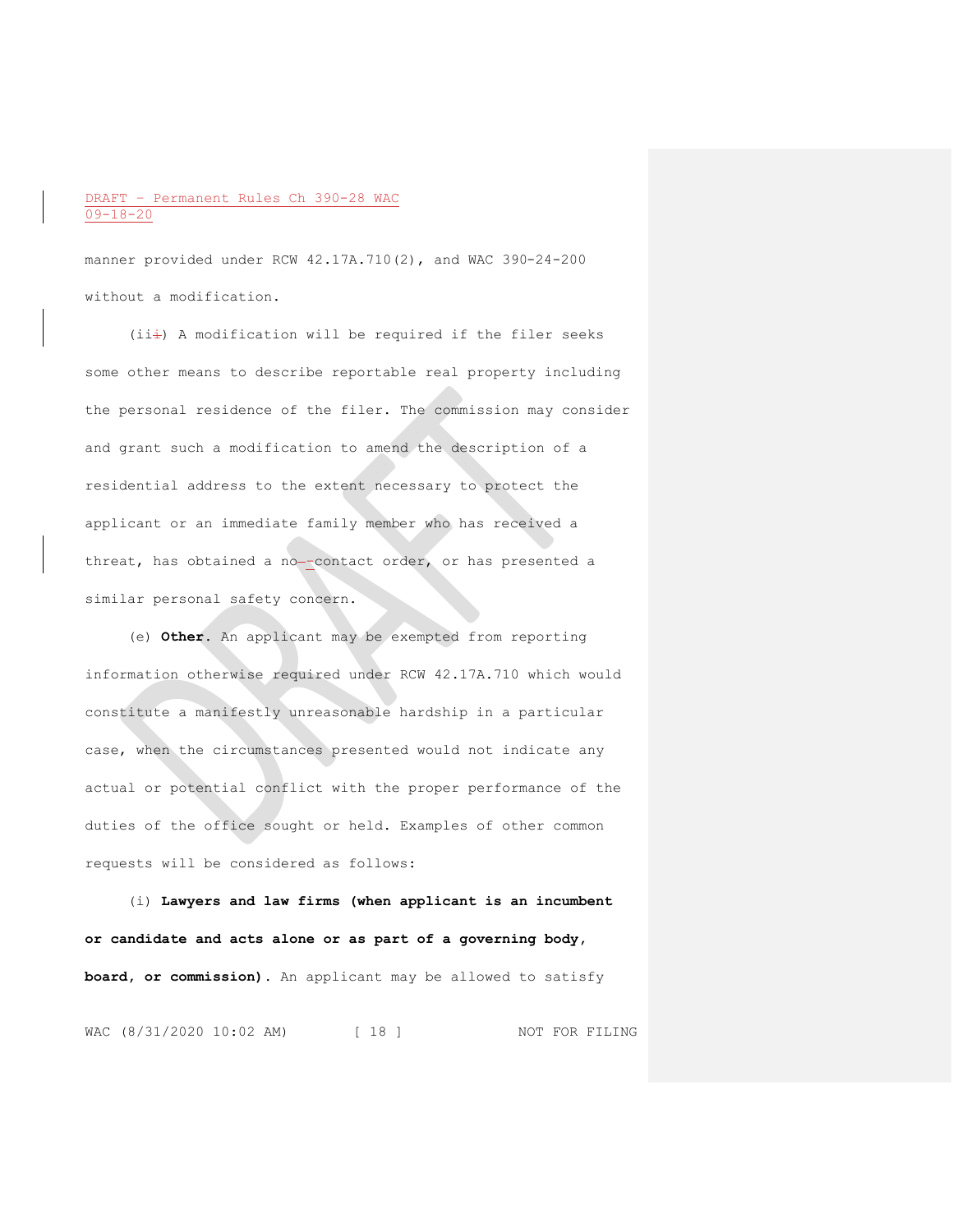the reporting requirements of RCW 42.17A.710 (1)(g)(ii) and WAC 390-24-020 by disclosing reportable clients from whom compensation has been paid in excess of the reporting threshold as follows:

(A) The names of the business clients for whom the applicant has done legal work;

(B) Other clients of the law firm whose interests are significantly affected by the applicant's actions as an elected or appointed official or whose actions will be affected by the applicant's action should the applicant be elected whose identities become known to the applicant through any means;

(C) The names of the clients of the law firm who are listed in Martindale Hubbell, the firm's resume, website, or similar promotional materials; and

(D) Governmental clients that have done business with the law firm.

An applicant may also be required to disclose all business customers from whom compensation in excess of the reporting threshold has been received whose identities are publicized or referenced in documents open for public inspection at the

WAC (8/31/2020 10:02 AM) [ 19 ] NOT FOR FILING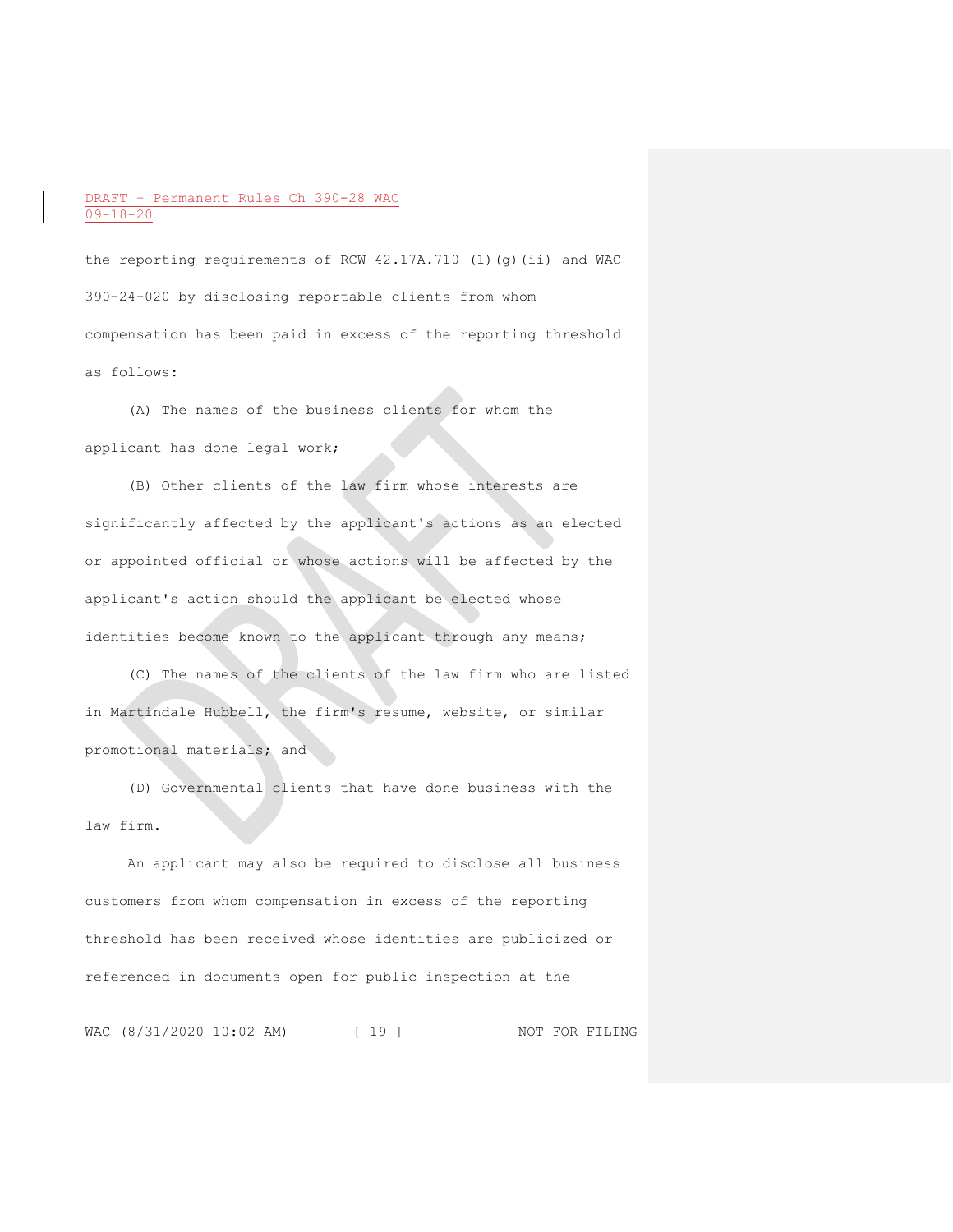courts, in administrative hearings, at proceedings conducted by public agencies, or are a matter of public knowledge in other similar public forums. Alternatively, the commission may require an applicant to report only those publicly identifiable customers of which the applicant is aware.

(ii) **Judges and former law firms.** An applicant may be allowed to satisfy the reporting requirements of RCW 42.17A.710 (1)(g)(ii) and WAC 390-24-020 by disclosing any required information of which the applicant is aware, when provided the applicant certifies that the applicant is no longer able to access or has been denied access to the former law firm's client information.

The commission may apply (e)(i) of this subsection when the applicant is a nonincumbent judicial candidate who practiced law during the reporting period and who seeks a modification regarding reportable business clients of the law firm.

(iii) **Motor vehicle dealers.** An applicant may satisfy the reporting requirements of RCW 42.17A.710 (1)(g) and WAC 390-24- 020 by disclosing:

WAC (8/31/2020 10:02 AM) [ 20 ] NOT FOR FILING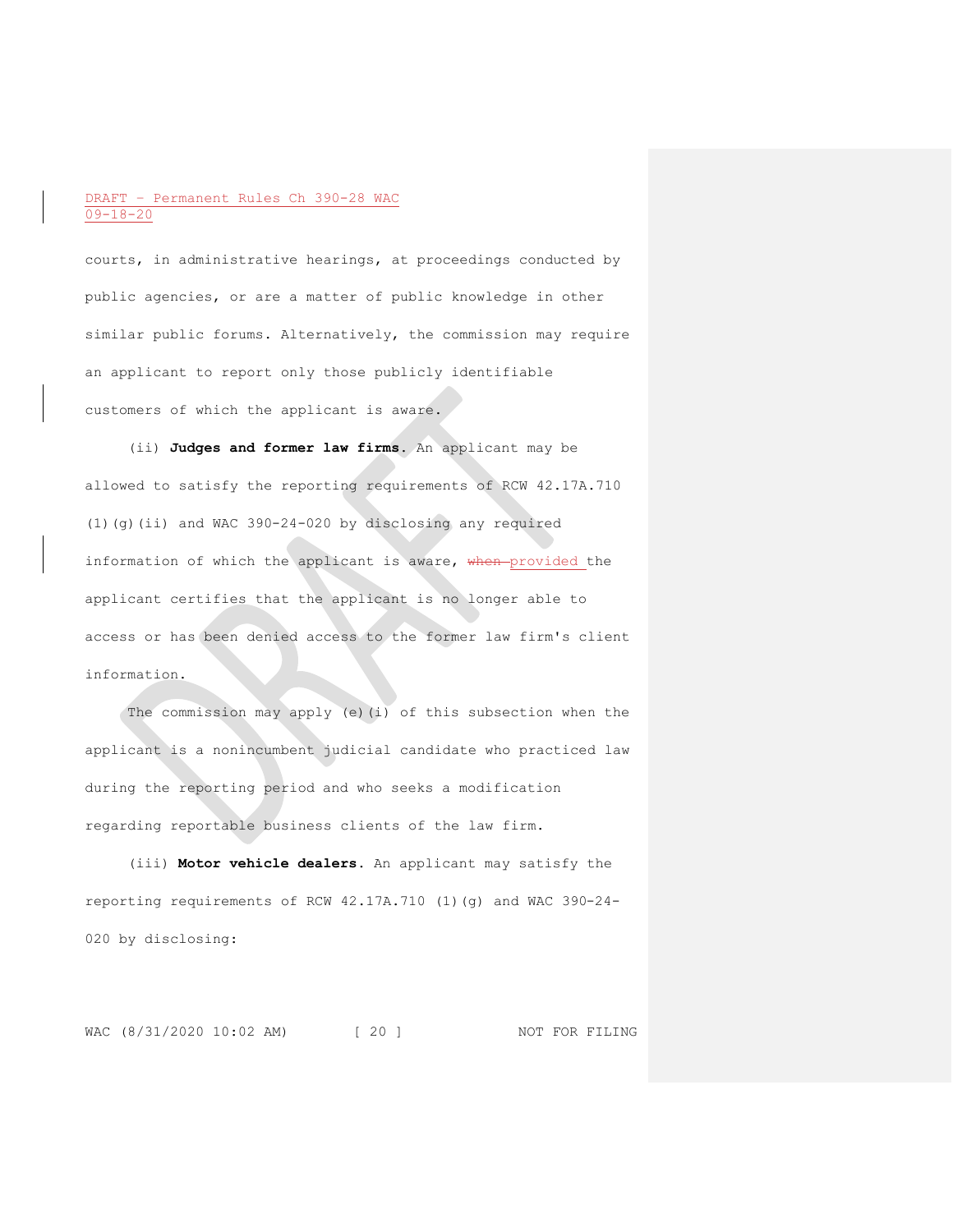(A) All purchases and leases of vehicles, and purchases of parts and services from the dealership, by the agency or jurisdiction in which the applicant seeks or holds office;

(B) Other business and governmental entities that purchased or leased ten or more vehicles from the dealership;

(C) Business customers who paid in excess of twenty thousand dollars for the purchase of parts and/or service from the dealership; and

(D) Any other governmental entity that paid the dealership in excess of the disclosure threshold established under RCW 42.17A.710 (1)(g)(ii) for the purchase of parts and/or service.

(iv) **Applicants whose spouse or registered domestic partner creates a reporting obligation for the applicant.** When an applicant is required to report the activities of an entity solely because the applicant's spouse or registered domestic partner held an office, directorship, general partnership or ownership interest in the entity and the applicant does not have direct knowledge of the information that must be reported, the applicant may be allowed to satisfy the disclosure requirements of RCW 42.17A.710 (1)(g)(ii) and WAC 390-24-020 by disclosing

WAC (8/31/2020 10:02 AM) [ 21 ] NOT FOR FILING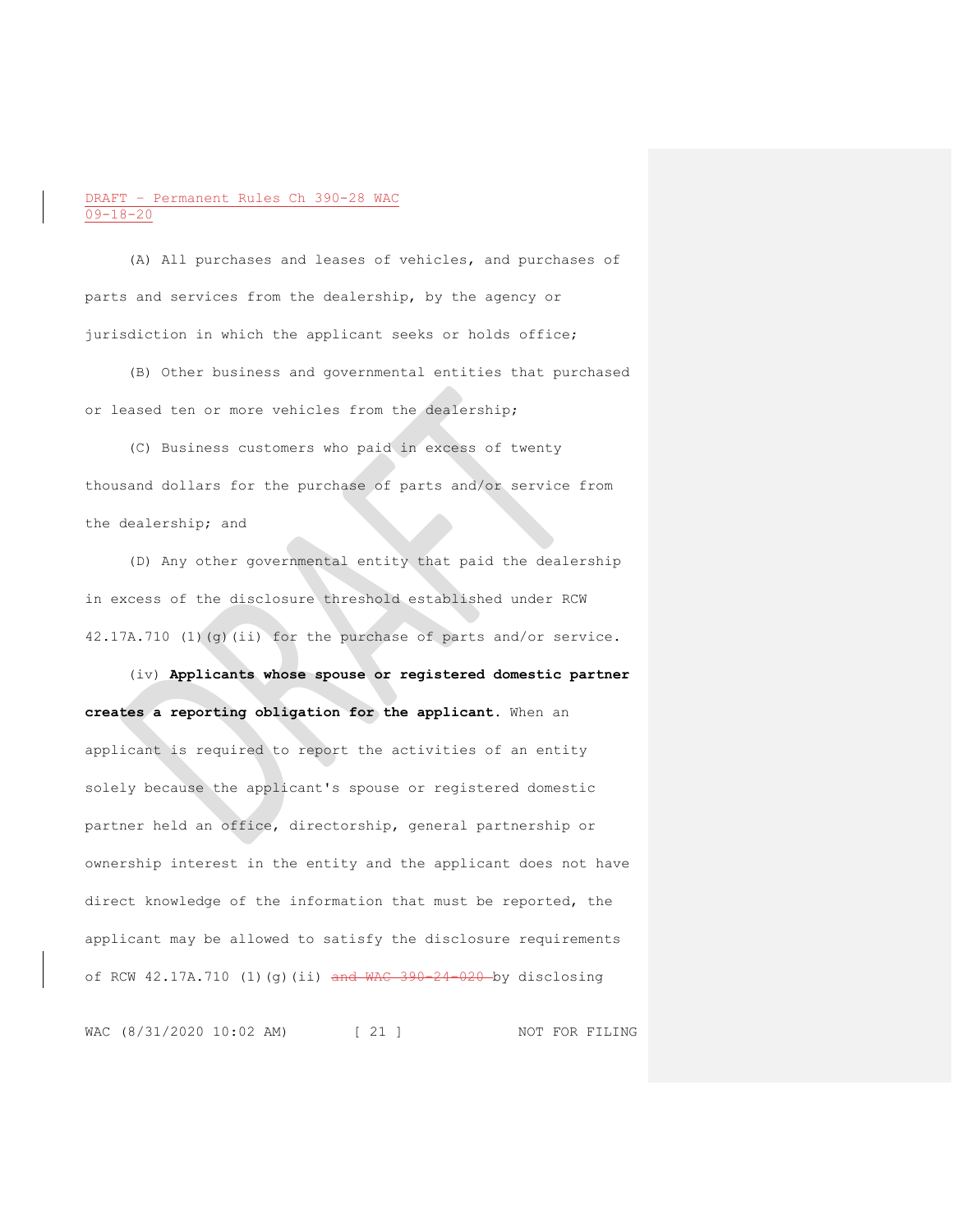reportable customers from whom compensation in excess of the disclosure threshold established under RCW  $42.17A.710$  (1)(g)(ii) has been received as follows:

(A) All payments made by the agency or jurisdiction in which the applicant seeks or holds office to the entity;

(B) The business and other governmental customers or clients of the applicant's spouse/domestic partner and of the entity of which the applicant is aware; and

(C) Any other business and other governmental customers or clients of the entity whose identities are known to the applicant and whose interests are significantly affected by the agency or jurisdiction in which the applicant seeks or holds office. The commission may apply (e)(i) through (iii) of this subsection when the applicant's spouse/domestic partner is a lawyer, judge, or motor vehicle dealer.

(2) "Bona fide separate property agreement" means an agreement or court order describing separate property in a valid:

(a) Prenuptial agreement;

(b) Separate property contract under chapter 26.09 RCW;

WAC (8/31/2020 10:02 AM) [ 22 ] NOT FOR FILING

**Commented [SF9]:** Subsections (B) and (C) overlap. It appears sub (B) requires reporting the spouses customers AND the entity's customers, whereas sub (C) only addresses the entity's customers. So, the change here would be to remove reference to the entity in (B).